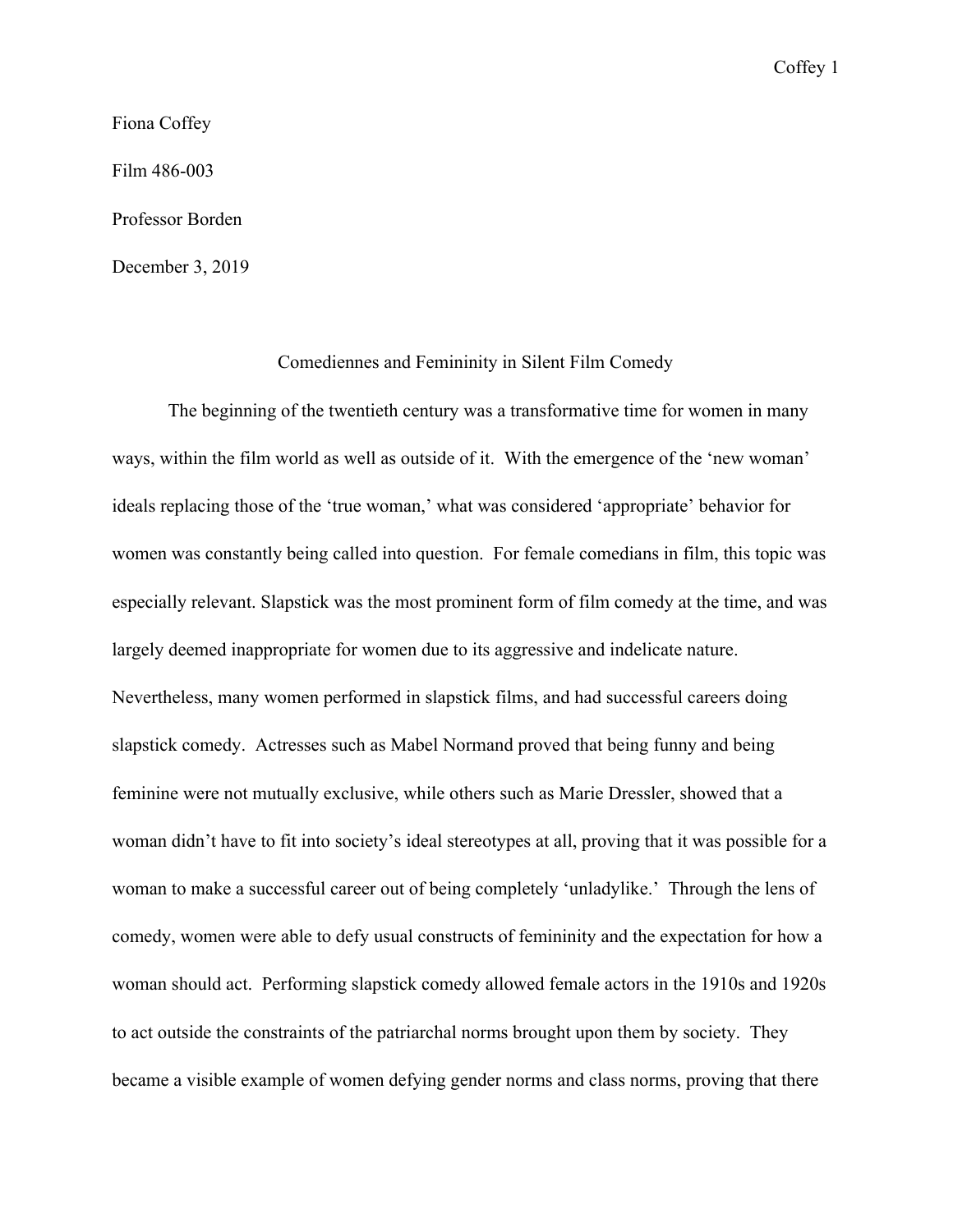are many ways to be a comedian, many ways to be a woman, and that the two are certainly not mutually exclusive.

Since comedy first came into existence, people have been arguing over whether or not women can be successful in such a male dominated area. In the early twentieth century, the concept of womanhood as a whole was being largely debated. The outdated concepts of the 'true woman' were fading out of existence, and being replaced by the concept of the 'new woman.' The "true woman" can be defined as "innocent, helpless, eager to please, morally strong but physically weak, displaying her virtue in willing self sacrifice and ready acceptance of suffering…" (Schneider, 16), in other words, how society tries to paint women, or the box it tries to put them in. The 'New Woman' on the other hand, contradicted many aspects of how the public understood femininity, and forced many people to open their eyes and accept a broader scope of acceptable womanhood. By being outspoken, independent, and strong minded, female comedians consistently acted as open portrayals of the 'new woman.' Comedy films, specifically slapstick, gave female comedians a space to defy gender norms, where they wouldn't normally have one. Performing in slapstick also contradicted the idea and presumption that women were supposed to be perfect examples of morality.

Due to its aggressive nature, slapstick comedy was typically considered a predominantly masculine area of film. The nature of slapstick comedies contradicts how a woman was expected to act, and was "diametrically opposed to the cultural idea of femininity as defined at the turn of the twentieth century, with its emphasis on submissiveness, deference, and passivity" (Wagner, 37). Slapstick comedy was loud, violent, ungraceful, lowbrow, and 'unfeminine,'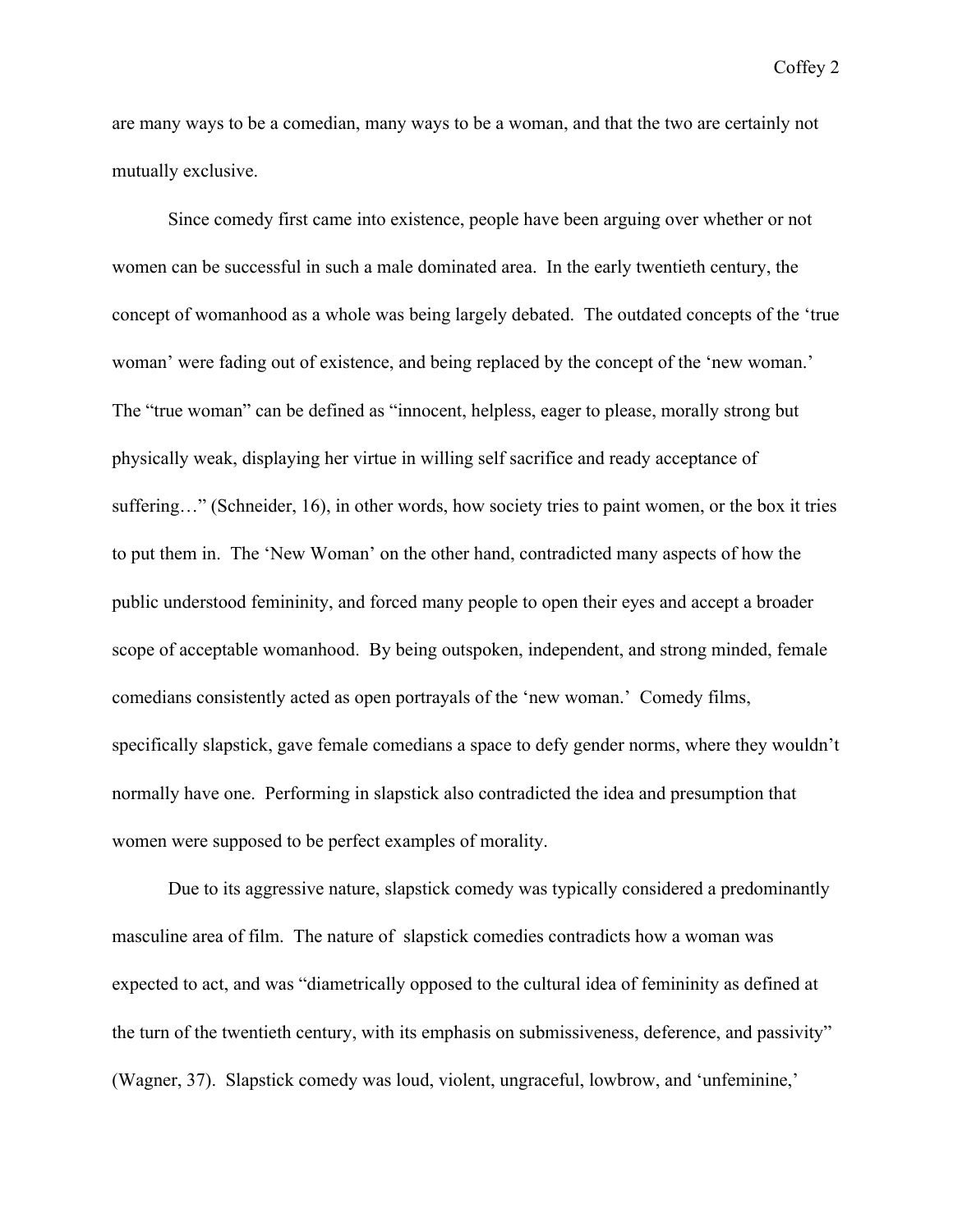however despite the argument of it being unsuitable for women, many women had successful careers as female comedians in the 1910s and 1920s. Through the lens of comedy performance, these films allowed women to step outside the boundaries of socially accepted femininity. Women were able to portray characters as independent, ridiculous and silly, and act in ways that they couldn't in the outside world, and in doing so, became visible examples of 'new womanhood', as well as "defying expectations regarding ladylike behavior and proper femininity, contradicting notions of how women should behave, and proving that they were capable of succeeding in a 'masculine' genre" (Wagner, 35). Slapstick's lack of boundaries allowed them to create their own versions of femininity that didn't need to fit into the boundaries of society.

Although many believed that women needed to sacrifice their femininity in order to succeed in comedy, this wasn't always the case. Women were able to succeed in slapstick through being both feminine and unfeminine, and all of those women were able to defy norms and break barriers. In abandoning their traditional roles of femininity, comediennes drew attention to the ridiculousness of these gender norms. In the essay "Have Women a Sense of Humor?" Kristen Anderson Wagner states, "when comediennes created characters who were loud, brash, ungraceful and unrefined, they were exposing the artificial and constructed nature of femininity. Furthermore, as unruly women, these comediennes could revel in excessiveness, disruptiveness, and unapologetic spectacle, challenging and upsetting gender positions and posting an alternative, transgressive model of femininity" (Wagner, 38). By creating characters who stand out as being unladylike, it not only normalizes this behavior, but draws attention to the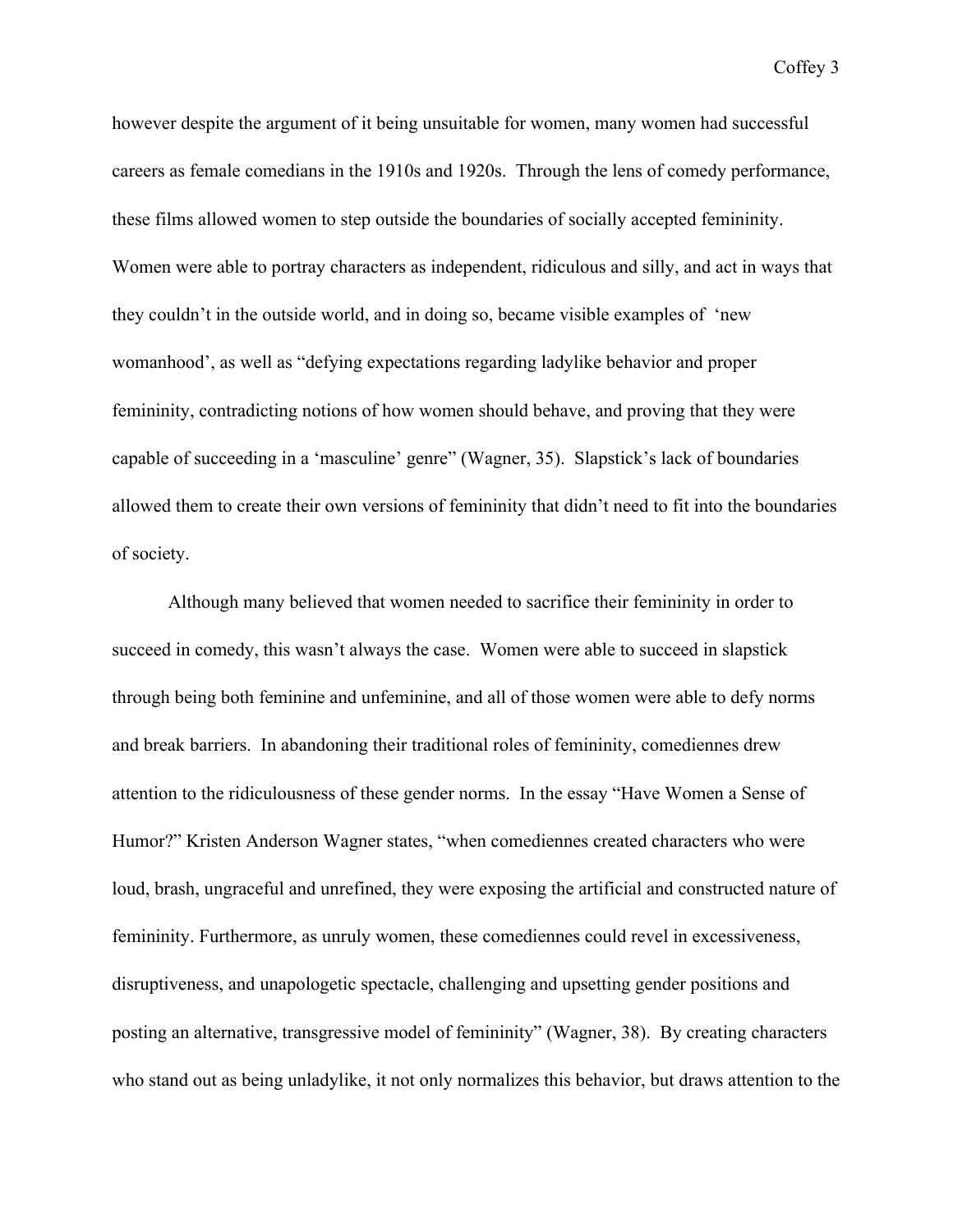artificiality of the ideals of femininity imposed on women by the patriarchy. By showing a character act outside of traditional gender roles, it pulls the gender role out of context, flipping it on its head. Furthermore, when comediennes unapologetically, proudly and publicly display this lack of femininity, it shows pride for a femininity that differs from the societal standard, proving that there is more than one way to be feminine, and more than one way to be a woman.

On the other hand, it's important to acknowledge the women who remained feminine whilst performing slapstick comedy, proving that being pretty and being funny doesn't have to be mutually exclusive. Comedy is an opportunity to act outside the societal boundaries of femininity, but that doesn't mean that traditionally feminine women can't or shouldn't do comedy. You can be pretty, and be hit in the face with a pie. Women maintaining aspects of that femininity proves that it doesn't have to be entirely sacrificed for the sake of comedy, and actually draws more attention to the disregard for gender roles and societal constraints displayed within the comedy. Seeing stereotypically beautiful actresses running around, falling in the mud, diving into rivers and getting hit in the face, is more jarring to audiences than it is with actresses that are already somewhat removed from the typical societal ideals of femininity. As Kristen Anderson Wagner writes in her book, *Comic Venus: Women and Comedy in American Silent Film,* "In order to engage in comic performances, women had to "sacrifice" their feminine qualities... The thinking was that a traditionally feminine woman performing comedy had the potential to create dissonance in the minds of audience members, as they might struggle to reconcile the femininity of the performer with the supposed masculinity of the performance; however a 'mannish' woman performing the same routine could seem less transgressive because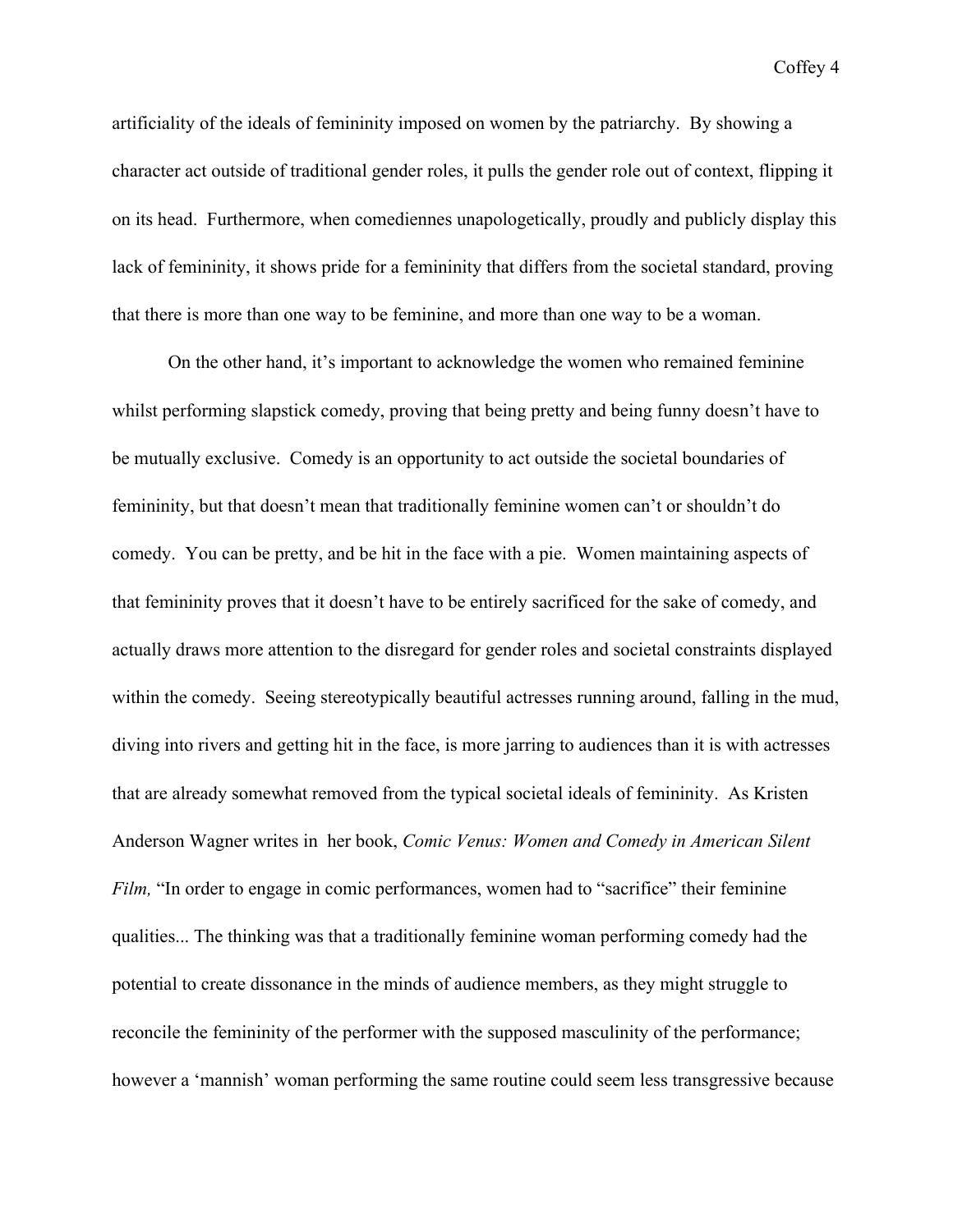she is already removed from the trappings of femininity" (Wagner, 33). By acting stereotypically feminine while performing a form of comedy that was considered to be so masculine, it creates a more noticeable juxtaposition between the displacement of gender roles.

Marie Dressler is a perfect example of an actress who didn't fit into society's idealized form of femininity, and used it to her advantage. "Hardly a beauty by conventional standards, Dressler openly exploited her self-confessed 'homely' appearance in her stage performances, soliciting laughter with displays of grotesque, ungainly physicality that contradicted traditional assumptions of feminine grace" (King, 119). Dressler used her body and her facial expressions to create comedy on screen, twitching her face and careening herself across the set. Her performance makes her impossible to ignore, directly contradicting the ideals that a woman should be timid and submissive, and acting outside the societal constraints of gender. Fan magazines playfully poked fun at her lack of traditional femininity in her performances, showing public acceptance of these behaviors under the safety of the confines of comedy. In a review for *Tillie's Punctured Romance* (Sennett, 1914) in *Motography* publication, the reviewer, Charles Condon, describes the opening of the film, saying, "delicate little Tillie is seen heaving large blocks of wood out into the country road for her dog to retrieve them" (Condon, 657). This description playfully calls out Dressler's portrayal of Tillie, sarcastically calling her 'delicate' when we know this is not the case. By sarcastically placing Tillie as conventionally feminine, the review draws attention to the lack of femininity in her performance, and affirms that Marie Dressler's anti-feminine portrayal of her character not only works for the comedy, but it also accepts this break of gender boundaries on screen.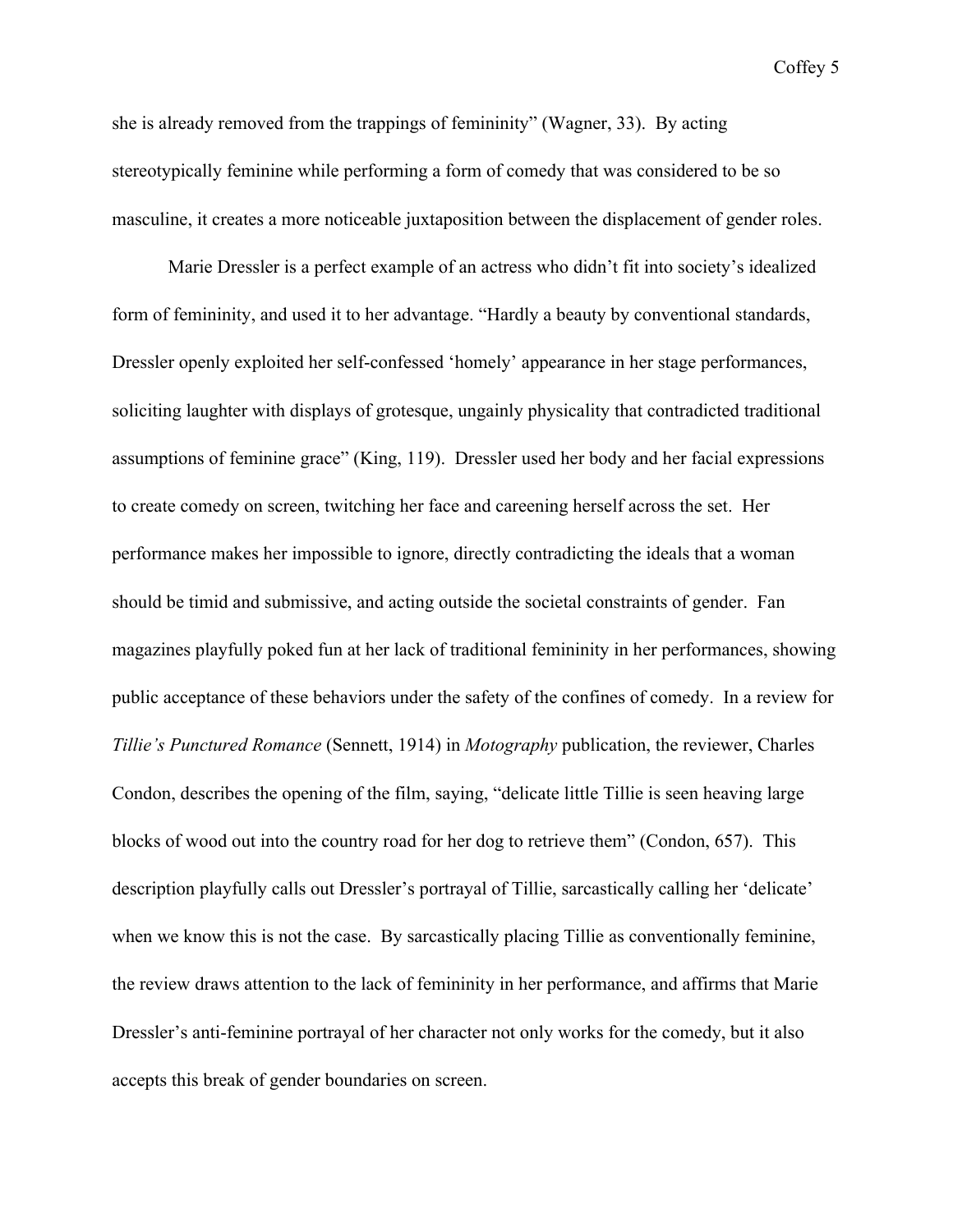In contrast of Marie Dressler, actress and director Mabel Normand did not 'sacrifice' her femininity in her slapstick comedy performances. She appeared on screen as pretty and funny at the same time, subverting the idea that you had to be one or the other, and was considered to be "one of the first comediennes allowed to appear both pin-up-girl beautiful and funny" (Weinert, 1). She was even acknowledged in fan magazines for doing her own stunts. Mabel Normand also demonstrates the 'new woman' in many of her films, with comedy as the vehicle that allowed those portrayals to happen.

 In *Mabel At The Wheel* (Normand, 1914), she plays a character based on herself, who, when her boyfriend is sabotaged during an automobile race, takes his place and completes the race for him, dressing in his racing clothes and having the time of her life as she wins the race. The film portrays Mabel as independent, capable, and athletic, as she defends herself against Charlie Chaplin's villain character, and wins an automobile race. To portray a woman successfully not only winning against a man, but also having a wonderful time doing it, showed that women were so much more than what society expected of them, and society's portrayal of them. They were not only able to do these traditionally masculine things, but to enjoy them. The fact that the film is a comedy allows this open display of female independence to occur, permitting the lighthearted subverting of gender norms and boundaries. At the end of the film, Mabel is celebrated by a crowd that is mostly male spectators, showing support of women's liberation, and allowing the breaking of gender norms. The film concludes with the gender norms still broken, and there is no 'resolution' where she gets back together with a romantic interest, or where the traditional gender norms are reestablished, leaving the end of the film as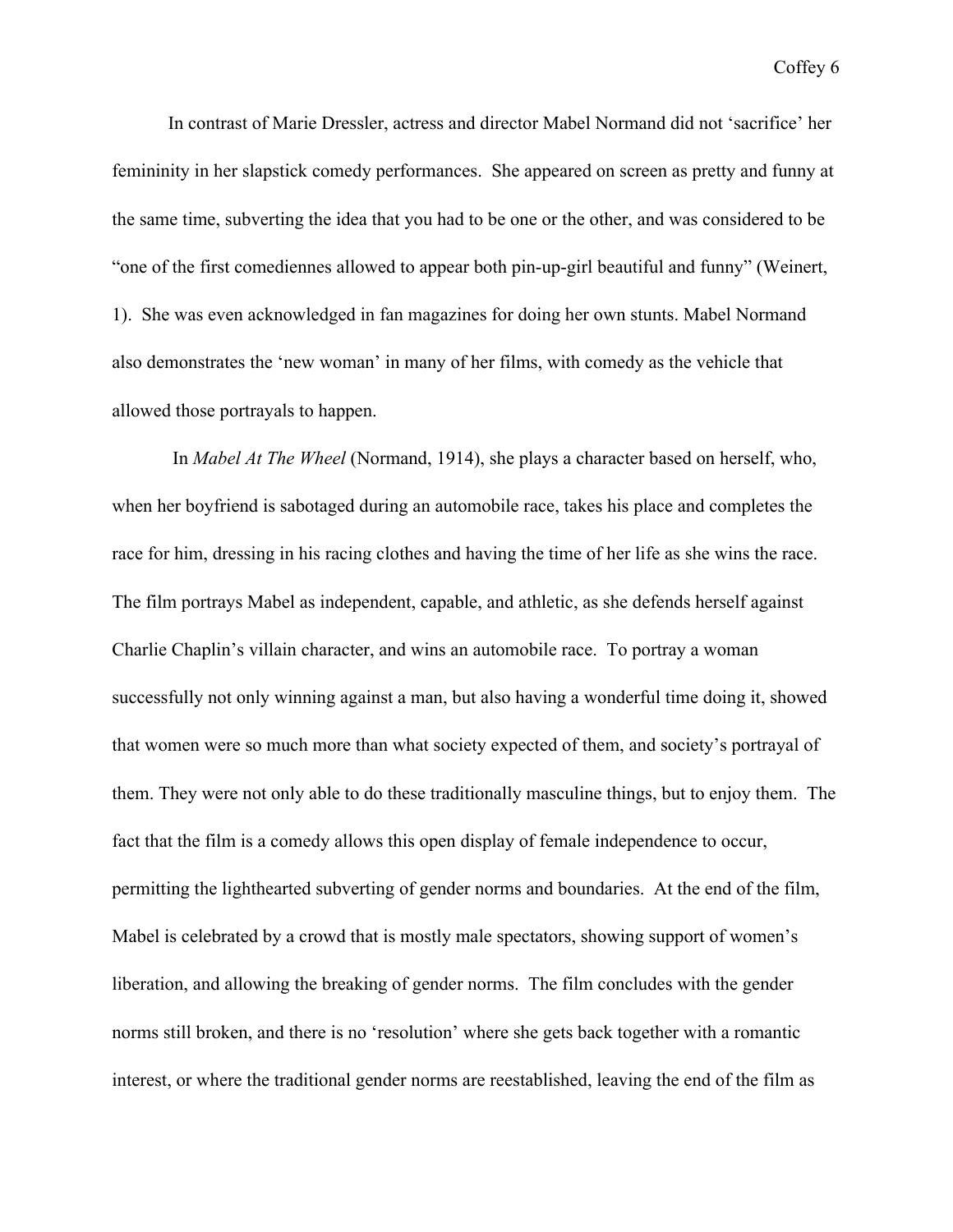simply a celebration of (the character) Mabel's bravery and achievements. Whether or not Mabel intended to make these statements with this film at the time, the film acts as an active portrayal of female independence and the breaking of societal gender norms.

Later in her career, Mabel Normand became the object of a scandal, and a living display of broken class boundaries due to an article for *Photoplay* magazine in 1918, in which the interviewer was shocked at the profoundness of Normand's book collection. The whole article is framed as though it's shocking that a woman, and a comedienne at that, could possibly be interested in such literary and academic works, which were considered to be a part of highbrow culture, heavily contrasting with the lowbrow connotations of slapstick comedy. In the article, the author writes, "When she told me that everything in the apartment belonged to her, I knew that we were going to have more important things to talk about than...whether she could cry real tears when a director asked her, and so on" (Bartlett, 44), In other words, now that he knows that she is intelligent, they can talk about things more important than her comedy work. The article then goes on to describe how despite her reading choices, "Mabel Normand is no highbrow" and makes assumptions that she can not possibly be both smart and funny, trying to paint a picture of her as 'smarter than you would think' and attempts to invalidate her comedy when the author writes, "while she was bumping and splashing her pretty little self all over the landscape of Southern California...in the Fatty and Mabel series of comedies, her mind was developing towards something greater" (Bartlett, 44). This portrayal is likely due to general thinking in the time period, and not an attack on Normand herself, or even an attack at all. It isn't necessarily trying to be critical of Mabel or put her in a box, it is simply a representation of the societal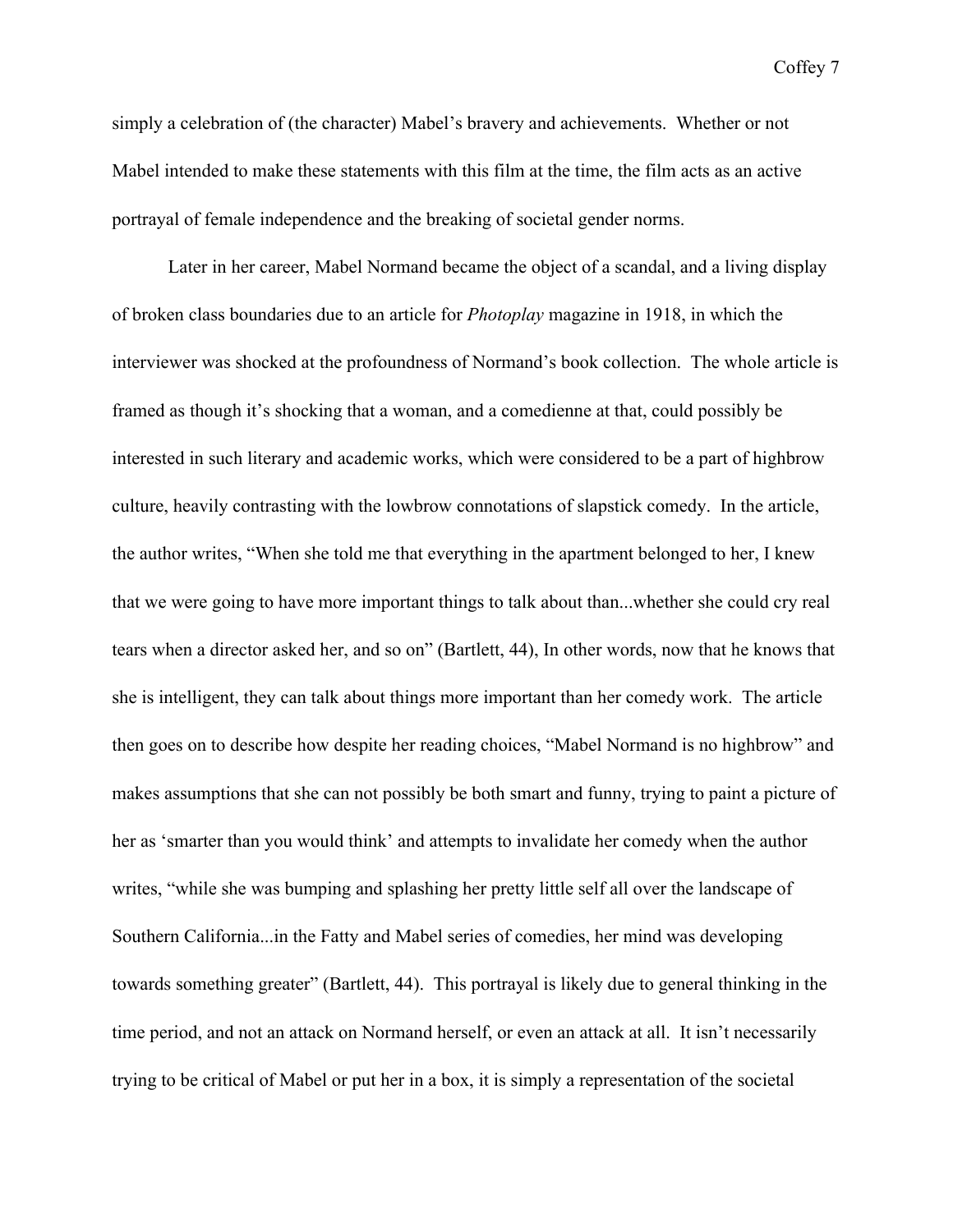boundaries that were placed upon women within the time period. One could not be considered both smart and funny, as the two were thought to contradict one another, so the article makes sure to mention that while she was doing her comedy, she was actually also trying to better herself beyond that! Overall however, the article seems to actually be very positive and admiring of Mabel Normand, ending with notes calling her "the most fearless girl in pictures" and praising the fact that she does her own stunts. It then follows up with comments that "with all her slenderness and petite grace, she had the willpower to go through with anything she attempted," which in establishing her strong will also makes sure to mention her conventional femininity, reaffirming the readers that though Mabel Normand is independent and strong willed, she's still a lady (Bartlett, 45). The article finishes with the statement, "no matter what she does… Mabel Normand stands all by herself" (Bartlett, 45), and she certainly does.

The scandal this article was involved in related to the clashing of class norms and the merging of 'highbrow' and 'lowbrow' cultures. As Mark Lynn Anderson says, "Normand's library was one of the important targets of those regulatory discourses that sought a continuation of particular cultural distinctions, as well as the maintenance of the class and gender divisions underwritten by those distinctions" (Anderson, 6). When it was revealed to the public during investigation for the Taylor murders that Mabel Normand not only read intellectual books, but that she also was a fan of roasted peanuts, and a reader of the "Police Gazette," the public went wild. The mixing of highbrow and lowbrow culture, with the combination of Freud and the "Police Gazette," was unthinkable for the time. Normand was under scrutiny for this for a long time, and accused of being a liar and claiming false intelligence and highbrow identity with the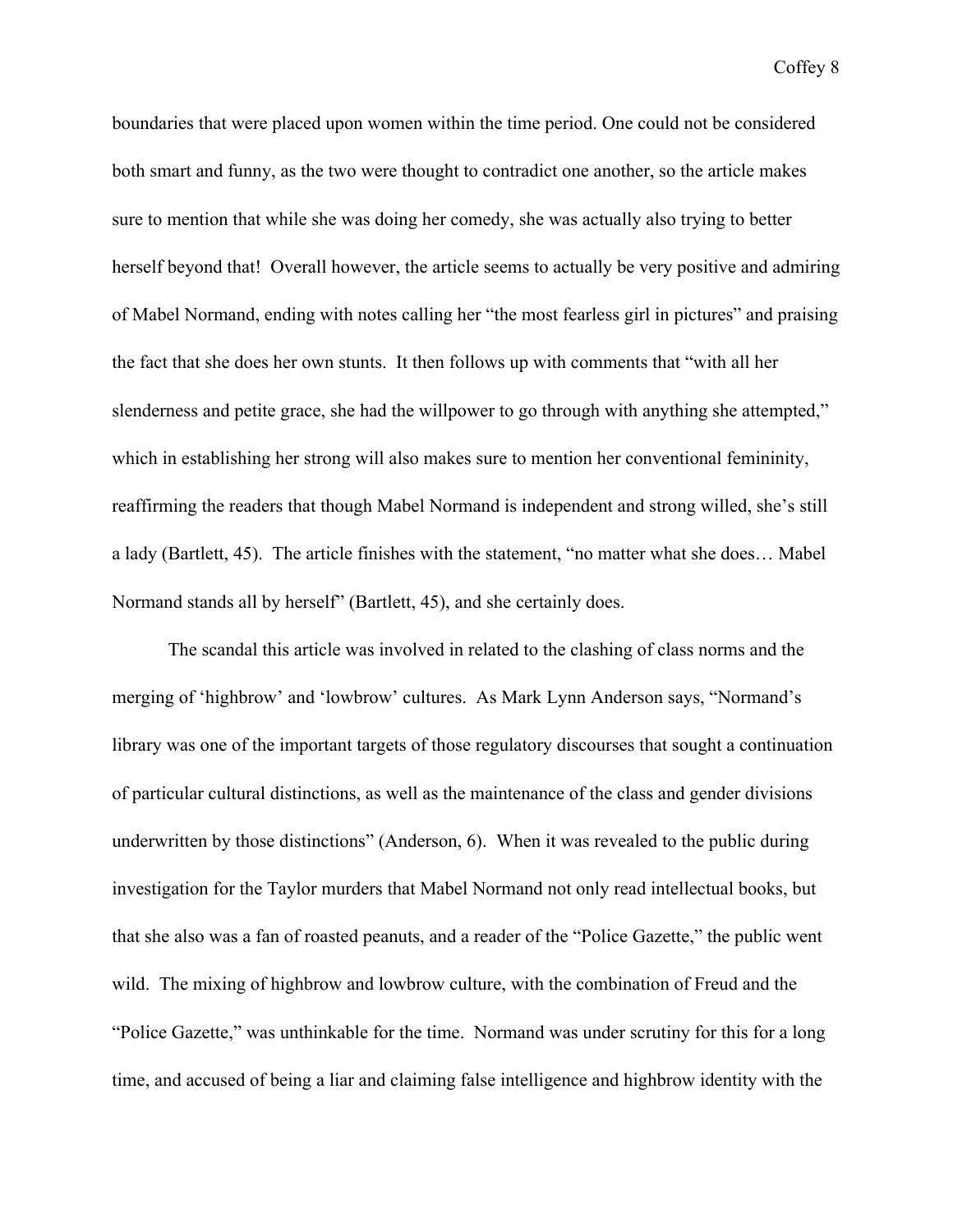exposure of her library, showing a "deep seated uneasiness about the possibility that one might, indeed, read Freud and the Police Gazette as similarly interesting expressions of modern times" (Anderson, 10). Mabel's disregard for class distinctions brought attention to the established societal boundaries between highbrow and lowbrow culture, and by pointing out these distinctions, she made visible the fact that it was possible for a person to be interested in aspects of both of these things, and that one didn't need to be constrained by class and gender boundaries.

In conclusion, slapstick comedy provided women in the early twentieth century with a space to safely break traditional gender norms and boundaries, as well as class boundaries. In comedienne's portrayals of 'new womanhood,' they normalized different versions of femininity, and were able to express themselves in a multitude of ways that they could not in outside society. Comediennes such as Marie Dressler show how acting in comedy allowed women to completely subvert society's ideal stereotypes, while those such as Mabel Normand proved that femininity and comedy were not mutually exclusive, and that femininity was not something that needed to be 'sacrificed' in order to be successful in comedy. Mabel Normand also displayed a crossing of highbrow and lowbrow culture, visibly contradicting society's ideals on class boundaries. Through comedy, and slapstick comedy in particular, female comedians were able to act outside patriarchal constraints, and defy expectations, creating space for different ideas of how women could act, and who they could be.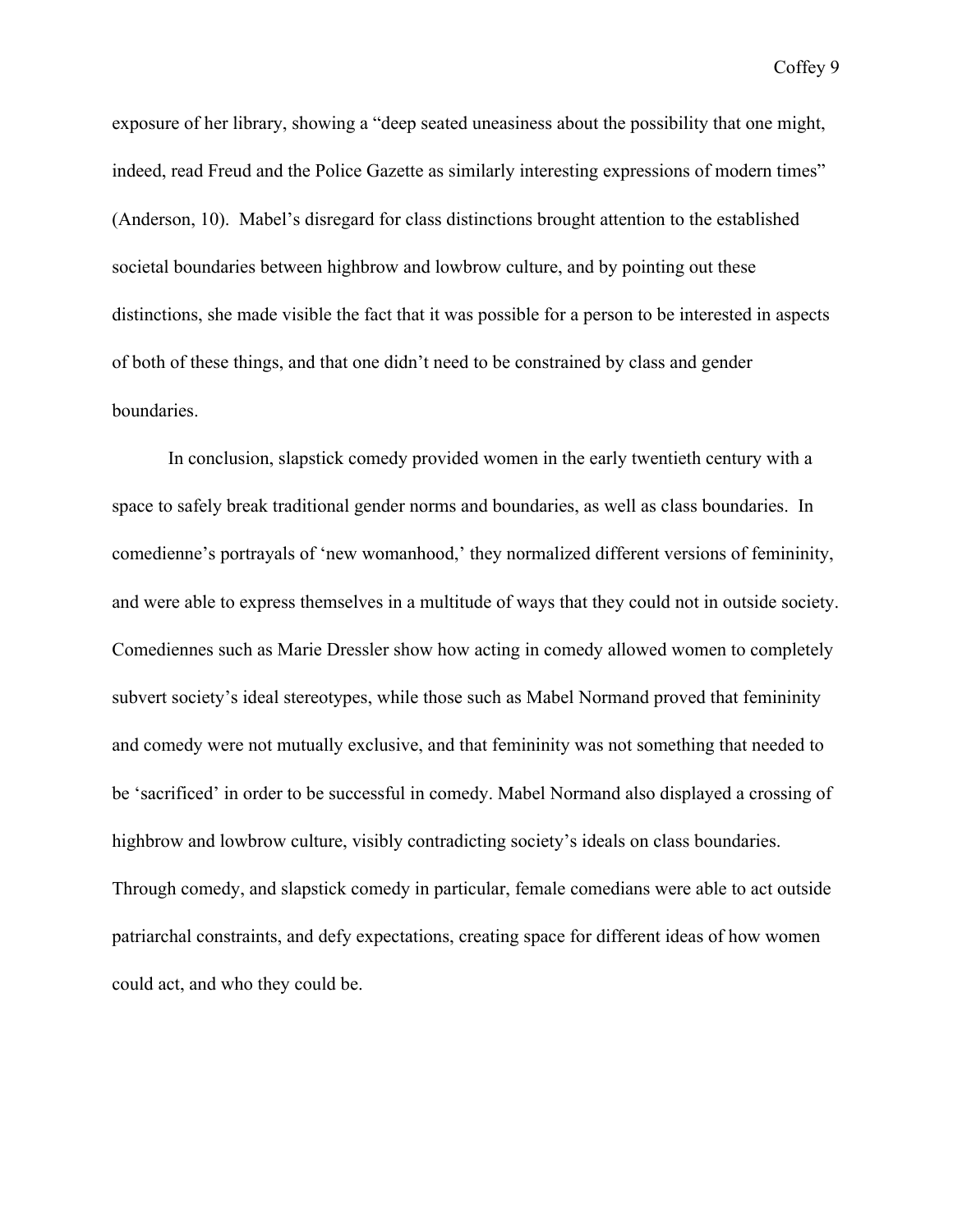## Works Cited

Anderson, Mark Lynn. "Reading Mabel Normand's Library." *Film History: An International Journal*, vol. 18 no. 2, 2006, p. 209-221. Project MUSE muse.jhu.edu/article/197297.

Bartlett, Randolph. "Would You Ever Suspect It?" *Photoplay,* vol. XIV, no. 3, August 1918, pp.

43-45, *Media History Digital Library,* The Museum of Modern Art Library, New

York. <https://archive.org/details/pho1314chic/page/n549>

Condon, Charles R. "A Six Reel Keystone Comedy." *Motography,* vol. XII, no. 20, 14 Nov. 1914, pp. 657, *Media History Digital Library*, Library of Congress.

<https://archive.org/details/motography12elec/page/656>

King, Rob. *The Fun Factory.* University of California Press, 2009.

- *Mabel At The Wheel.* Directed by Mabel Normand, Charles Chaplin, and Mack Sennett, performances by Mabel Normand, Charles Chaplin, and Harry McCoy, Keystone Film Company, 1914.
- Parchesky, Jennifer. "Women in the Driver's Seat: The Auto-Erotics of Early Women's Films." *Film History*, vol. 18, no. 2, 2006, pp. 174–184.

Schneider, Dorothy and Carl J. "Dawning of an Age of Hope and Glory." From AMERICAN

WOMEN IN THE PROGRESSIVE ERA, 1900-1920. Facts on File, 1993, 1-19.

- *Tillie's Punctured Romance.* Directed by Mack Sennett, performances by Marie Dressler, Mabel Normand, and Charles Chaplin, Keystone Film Company, 1914.
- Wagner, Kristen Anderson. *Comic Venus : Women and Comedy in American Silent Film*. Wayne State University Press, 2018.